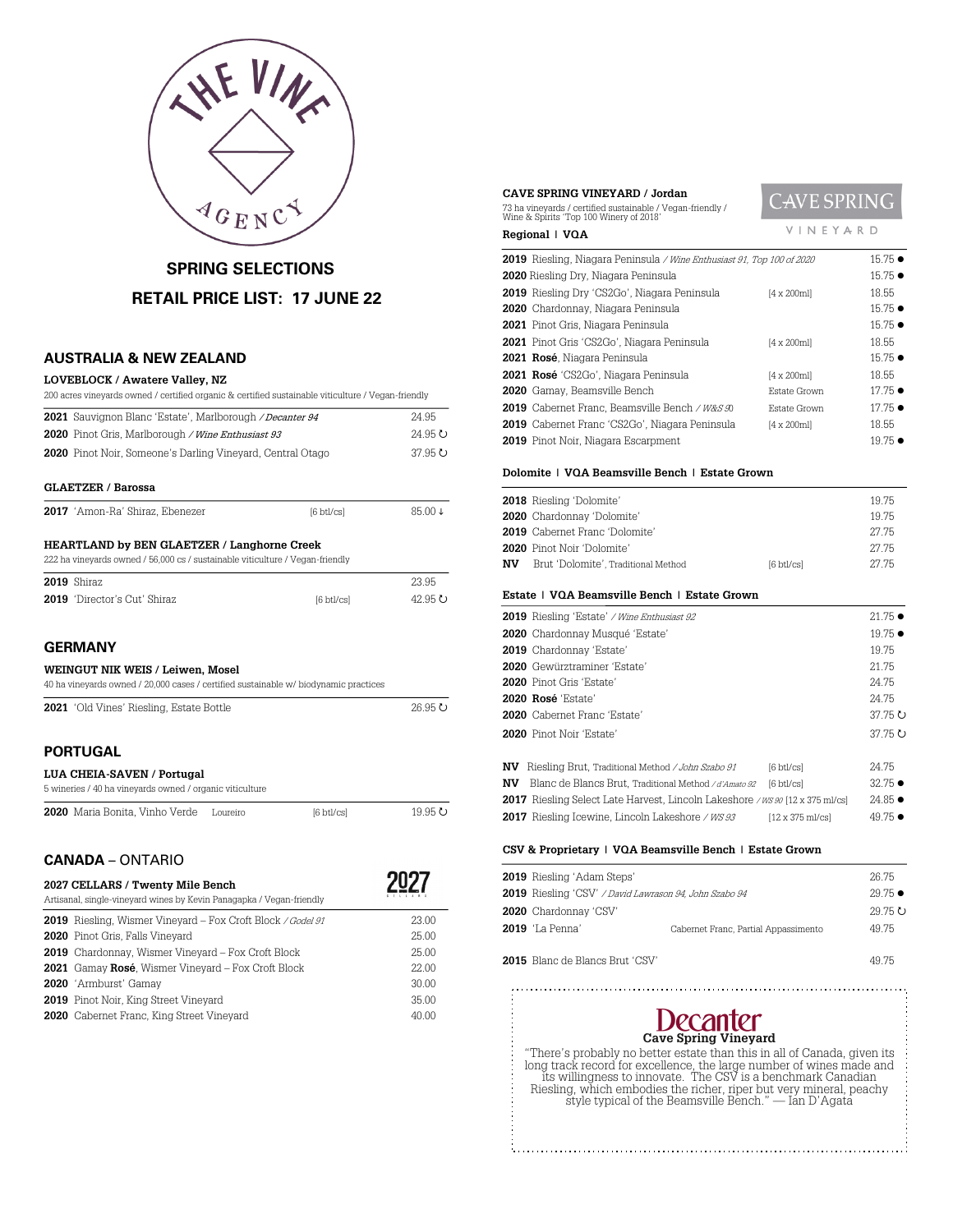### **CALIFORNIA, NEW YORK, OREGON & WASHINGTON**

| 2018 Cabernet Sauvignon 'Estate' / Galloni 95                                                                                                                                                                                        | $[6 \text{ btl/cs}]$ | 209.95 ひ            |
|--------------------------------------------------------------------------------------------------------------------------------------------------------------------------------------------------------------------------------------|----------------------|---------------------|
| CHEHALEM WINERY / Willamette Valley, Oregon<br>20,000 cases / sustainable viticulture                                                                                                                                                |                      |                     |
| 2019 Chemistry Pinot Noir / Suckling 91                                                                                                                                                                                              |                      | 29.95               |
| CLOS DU VAL / Stags Leap District, Napa<br>375 acres vineyards owned / 30,000 cases / in conversion to organic viticulture                                                                                                           |                      |                     |
| 2018 Cabernet Sauvignon 'Estate' <i>/ Decanter 97</i>                                                                                                                                                                                | $[6 \text{ btl/cs}]$ | 94.95               |
| CLOS LACHANCE/ Santa Clara Valley<br>150 acres vineyards / 100,000 cases / certified sustainable winery & vineyards                                                                                                                  |                      |                     |
| 2020 'Hayes Valley' Chardonnay, Central Coast                                                                                                                                                                                        |                      | 23.95               |
| 2020 Chardonnay, Monterey                                                                                                                                                                                                            |                      | 29.95               |
| 2020 'Hayes Valley' Cabernet Sauvignon, Central Coast                                                                                                                                                                                |                      | 23.95               |
| 2020 Cabernet Sauvignon 'Estate'                                                                                                                                                                                                     |                      | 29.95               |
| <b>DEOVLET WINES / Santa Rita Hills</b>                                                                                                                                                                                              |                      |                     |
| less than 2000 cases total production sourced from 3 vineyard sites                                                                                                                                                                  |                      |                     |
|                                                                                                                                                                                                                                      |                      |                     |
| <b>2019</b> Chardonnay, Sanford & Benedict Vineyard / <i>Galloni 91</i> [6 btl/cs]<br>DUTTON-GOLDFIELD / Green Valley of Russian River Valley<br>150 acres vineyards leased from Dutton Ranch / 15,000 cases / certified sustainable |                      | 77.95               |
| 2019 Chardonnay Collection                                                                                                                                                                                                           | $[6 \text{ btl/cs}]$ |                     |
| 2018/19 Pinot Noir Collection                                                                                                                                                                                                        | $[6 \text{ btl/cs}]$ | 87.95 U<br>109.95 ひ |
| <b>ENKIDU WINE / Sonoma</b>                                                                                                                                                                                                          |                      |                     |
| organic viticulture / small lot production / indigenous fermentation                                                                                                                                                                 |                      | 59.95               |
| 2018 'High Mayacamus' Cabernet Sauvignon                                                                                                                                                                                             |                      |                     |
| FORGE CELLARS / Seneca Lake, New York<br>4,000 cases / organic viticulture / Vegan-Friendly                                                                                                                                          |                      |                     |
| 2019 'Classique' Riesling / WS 91                                                                                                                                                                                                    | $[6 \text{ btl/cs}]$ | 44.95               |
| GROTH VINEYARDS & WINERY / Oakville, Napa                                                                                                                                                                                            |                      |                     |
| 160 acres vineyards owned / 65,000 cases / sustainable viticulture                                                                                                                                                                   |                      |                     |
| 2019 Chardonnay, Hillview Vineyard                                                                                                                                                                                                   |                      |                     |
| 2018 Cabernet Sauvignon / Galloni 94                                                                                                                                                                                                 |                      | 62.95↓<br>124.95 0  |
| 2018 Cabernet Sauvignon 'Reserve' / Galloni 96                                                                                                                                                                                       | $[6 \text{ btl/cs}]$ |                     |
| KISTLER VINEYARDS / Russian River Valley                                                                                                                                                                                             |                      | 274.95↓             |
| "The World's Greatest Wine Estates' - Robert M. Parker, Jr., / Vegan-friendly<br>165 acres vineyards owned + 40 contract / 35,000 cases conventional & sustainable viticulture                                                       |                      |                     |

| 2020 Chardonnay, River Junction                    | 20.95           |
|----------------------------------------------------|-----------------|
| <b>2020</b> Viognier, River Junction / Lawrason 90 | 21.95           |
| 2020 Cabernet Sauvignon, Lodi                      | $19.95 \bullet$ |
| 2020 Merlot. Lodi                                  | 20.95           |
| 2020 Zinfandel Lodi                                | $21.95 \bullet$ |
| 2020 Pinot Noir. Lodi                              | 21.95           |
| 2020 Petite Sirah, Lodi                            | 22.95           |
| 2020 'North Forty', California                     | 34.95 U         |
|                                                    |                 |

### **ODETTE ESTATE / Stags Leap District, Napa** 45 acres vineyards owned / 10,000 cases / organic viticulture / LEED Gold Certified Winery

|                                                                                                                                                                                                                                                                                                                                                                                                                                | 2018 'Adaptation' Cabernet Sauvignon, Napa Valley | 137.95 ပ           |
|--------------------------------------------------------------------------------------------------------------------------------------------------------------------------------------------------------------------------------------------------------------------------------------------------------------------------------------------------------------------------------------------------------------------------------|---------------------------------------------------|--------------------|
| PLUMPJACK ESTATE / Oakville, Napa                                                                                                                                                                                                                                                                                                                                                                                              |                                                   |                    |
| 50 acres vineyards owned / 10,000 cases / sustainable viticulture                                                                                                                                                                                                                                                                                                                                                              |                                                   |                    |
| <b>2019</b> Merlot / Galloni 94. Dunnuck 94                                                                                                                                                                                                                                                                                                                                                                                    |                                                   | 139.95 U           |
| SCHRAMSBERG VINEYARDS / Calistoga, Napa<br>Featured in 'Volcanic Wines' by John Szabo, MS / Methode Traditionelle                                                                                                                                                                                                                                                                                                              |                                                   |                    |
| 2018 Blanc de Blancs Brut                                                                                                                                                                                                                                                                                                                                                                                                      | $[6 \text{ btl/cs}]$                              | 64.95↓             |
| 2018 Blanc de Noirs Brut                                                                                                                                                                                                                                                                                                                                                                                                       | $[6 \text{ btl/cs}]$                              | 64.95↓             |
| <b>NV</b> 'Mirabelle' Rosé Brut                                                                                                                                                                                                                                                                                                                                                                                                | $[6 \text{ btl/cs}]$                              | 56.95              |
| STOLLER FAMILY ESTATE / Dundee Hills, Oregon                                                                                                                                                                                                                                                                                                                                                                                   |                                                   |                    |
| 210 acres vineyards owned / sustainable viticulture / LEED Gold Certified Winery<br>Featured in 'Volcanic Wines' by John Szabo, MS                                                                                                                                                                                                                                                                                             |                                                   |                    |
| 2020 Pinot Noir, Willamette Valley / Suckling 92                                                                                                                                                                                                                                                                                                                                                                               |                                                   | 39.95              |
|                                                                                                                                                                                                                                                                                                                                                                                                                                |                                                   |                    |
| 2018 'Mayacamas Range' Zinfandel / Wine & Spirits 94<br>2018 'Eastem Exposures' Zinfandel / Wine & Spirits 96                                                                                                                                                                                                                                                                                                                  |                                                   | 81.95 U<br>99.95 U |
| TIN BARN VINEYARDS / Sonoma                                                                                                                                                                                                                                                                                                                                                                                                    |                                                   |                    |
|                                                                                                                                                                                                                                                                                                                                                                                                                                |                                                   |                    |
|                                                                                                                                                                                                                                                                                                                                                                                                                                |                                                   |                    |
|                                                                                                                                                                                                                                                                                                                                                                                                                                |                                                   | 25.95              |
|                                                                                                                                                                                                                                                                                                                                                                                                                                |                                                   | 25.95              |
|                                                                                                                                                                                                                                                                                                                                                                                                                                |                                                   |                    |
|                                                                                                                                                                                                                                                                                                                                                                                                                                |                                                   |                    |
|                                                                                                                                                                                                                                                                                                                                                                                                                                |                                                   |                    |
| Etobicoke native Mike Lancaster is winemaker/managing partner.<br>2019 'R8 by Mike Lancaster' Chardonnay, California<br>2019 'R8 by Mike Lancaster' Cabernet Sauvignon, California<br>2019 Cabernet Sauvignon, Pickberry Vineyard, Sonoma Mountain<br>TURLEY WINE CELLARS / St Helena, Napa<br>47 wines from 50+ vineyards / organic & certified organic viticulture / Vegan-friendly<br>2020 'Juvenile' Zinfandel, California |                                                   | 49.95 U<br>44.95 U |
| WHITEHALL LANE WINERY / Rutherford, Napa                                                                                                                                                                                                                                                                                                                                                                                       |                                                   |                    |
| 200 acres vineyards owned / 50,000 cs / sustainable viticulture                                                                                                                                                                                                                                                                                                                                                                |                                                   |                    |
| 2018 'Tre Leoni'                                                                                                                                                                                                                                                                                                                                                                                                               |                                                   | 59.95 U            |
|                                                                                                                                                                                                                                                                                                                                                                                                                                |                                                   | 84.95              |
| <b>2019</b> Cabernet Sauvignon / Suckling 92                                                                                                                                                                                                                                                                                                                                                                                   |                                                   |                    |

### **A Note on Natural Wines**

Many of our clients are interested in exploring Natural (Non-Interventionalist) Wines. While there is no formal definition or international standard, Natural wines are generally considered to be sustainably grown (typically using Organic and/or Biodynamic practices), with minimal intervention in the cellar, no additives, and minimal or no added sulphur. Making wines without a safety net takes highly skilled vineyard management and winemaking expertise. There is vigorous discussion in the trade regarding the difference between 'flawed' or 'characterful, individualistic' wines. At their best, Non-Interventionalist wines will provide some of the greatest pleasure in the world of wine. But be aware, diving in can mean kissing more frogs than princes in your quest for vinous enlightenment. Like in all fine wine, it is important to know the winemaker.

The Vine has been proud to represent many Organic, Biodynamic & Natural winemakers<br>for almost 20 years – long before there was a Natural Wine 'movement'. And while we try<br>not to be dogmatic about it, this is the foundation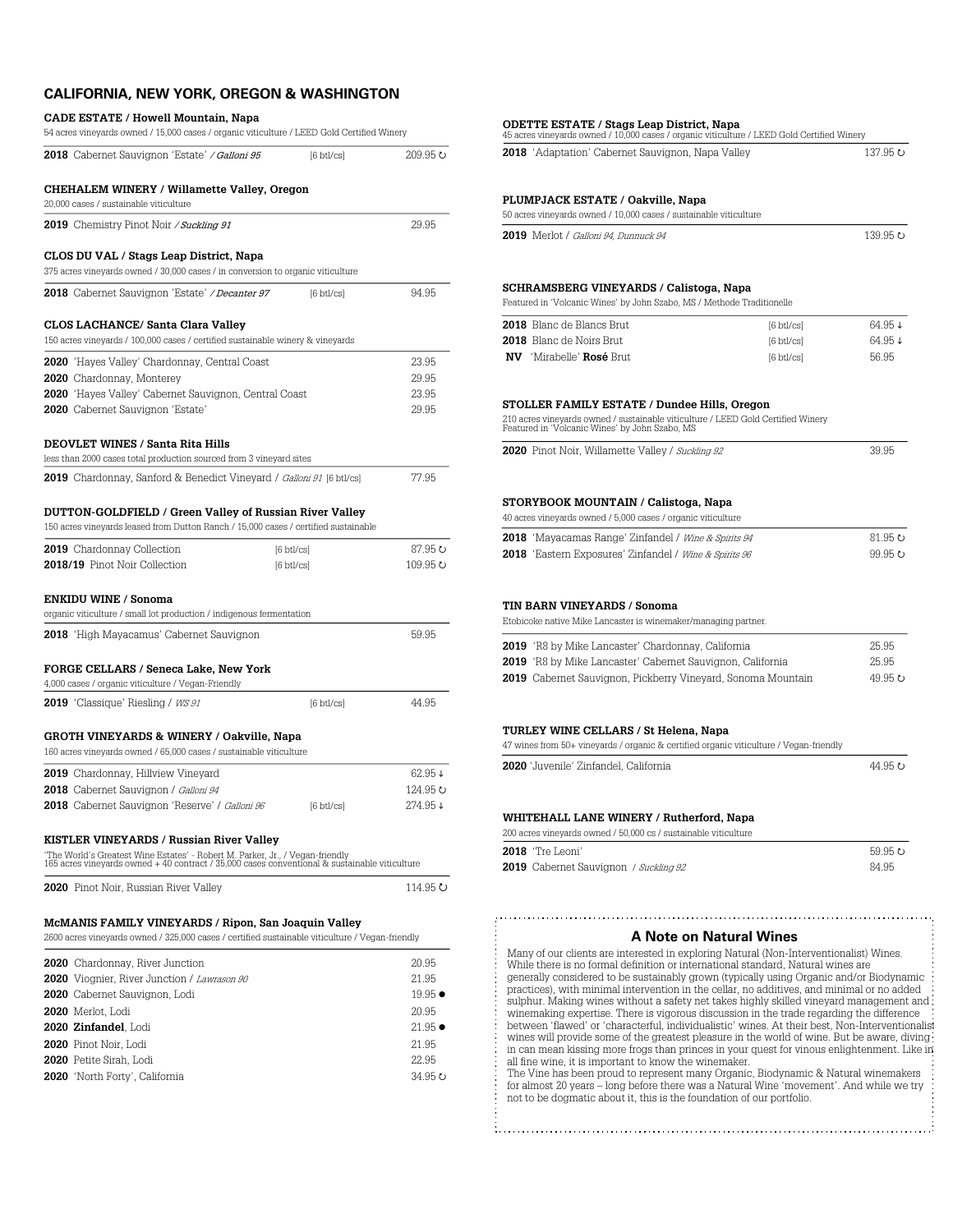## **FRANCE** — CHAMPAGNE & CHABLIS

#### **CHAMPAGNE COLLET / Aÿ**

| <b>NV</b> Brut |                                                                                                | $6 \text{ btl/csl}$ | 58.95 U |  |
|----------------|------------------------------------------------------------------------------------------------|---------------------|---------|--|
|                | DOMAINE CORINNE & JEAN-PIERRE GROSSOT / Chablis<br>18 ha vineyards owned / organic viticulture |                     |         |  |
|                | <b>2019</b> 'Traditionnel' Chablis                                                             |                     | 42.95 U |  |
|                | <b>2020</b> Chablis 1 <sup>er</sup> Cru 'Les Fourneaux'                                        |                     | 59.95 U |  |

### **FRANCE** — BURGUNDY & BEAUJOLAIS

### **DOMAINE SEGUIN-MANUEL / Beaune**

| 8.5 ha vineyards owned / 8.500 cases (Domaine & Negociant) / Domaine wines are certified organic |       |
|--------------------------------------------------------------------------------------------------|-------|
| 2020 Sequin-Manuel Chardonnay, Bourgogne                                                         | 39.95 |

| <b>AVAV</b> DOGUILI IVIDITIOSI OHDITOOIHIO , DOUTGOGHO | ,,,,,,,, |
|--------------------------------------------------------|----------|
| 2020 Sequin-Manuel Pinot Noir, Bourgogne               | 42.95 ひ  |

### **MAISON JEAN LORON / Beaujolais**

350 ha vineyards owned / 8th generation / family owned since 1711

| 2021 'Rift 71' Mâcon-Villages                                        | no added sulphur | 27.95 U   |
|----------------------------------------------------------------------|------------------|-----------|
| 2020 Château Bellevue 'Princesse Lieven' Beaujolais Blanc [6 btl/cs] |                  | 34.95 U   |
| <b>2021</b> 'Rift 69' Gamay Rosé, Beaujolais-Villages                |                  | $24.95$ C |
| <b>2021</b> 'Rift 69' Beaujolais-Villages                            | no added sulphur | $24.95$ C |

### **FRANCE**— LOIRE

#### **DOMAINE DE LA NOBLAIE / Chinon**

| 28 ha vinevards owned / certified organic            |       |
|------------------------------------------------------|-------|
| <b>2020</b> 'Chante le Vent' Chinon Blanc            | 2995C |
| <b>2020</b> 'Le Temps des Cerises' Chinon / Godel 92 | 28.95 |

### **DOMAINE VINCENT PINARD / Sancerre**

| 17 ha vineyards owned / organic viticulture |                     |         |
|---------------------------------------------|---------------------|---------|
| <b>2020</b> 'Florès' Sancerre               | $6 \text{ btl/csl}$ | 49.95 U |

### **FRANCE**— BORDEAUX

### **CHÂTEAU ROUQUETTE / Entre-deux-Mers - NEW**

| 40 ha vineyards owned / organic conversion as of 2021 |                                                   |              |
|-------------------------------------------------------|---------------------------------------------------|--------------|
|                                                       | <b>2021</b> 'La Tour aux Palombes' Bordeaux Blanc | $22.95 \cup$ |

| 2018 'Cuvée Lugrana' Bordeaux Supérieur                      | 22.95 U |
|--------------------------------------------------------------|---------|
| <b>2018</b> Château Pontet-l'Église, Saint-Émilion Grand Cru | 47.95 U |

### **FRANCE** — RHÔNE

| MAISON CLUSEL-ROCH / Côte-Rôtie<br>3.5 ha vineyards owned / organic viticulture                                                |                     |         |  |
|--------------------------------------------------------------------------------------------------------------------------------|---------------------|---------|--|
| 2019 'Verchery' Condrieu / Vinous 94-95                                                                                        | $6 \text{ btl/csl}$ | 109.95↓ |  |
| <b>DOMAINE DE VERQUIÉRE / Sablet - NEW</b><br>45 ha vineyards owned / organic viticulture / 4 <sup>th</sup> Generation         |                     |         |  |
| <b>2020</b> Plan de Dieu, Côtes du Rhône Villages                                                                              |                     | 24.95   |  |
| 2019 Rasteau                                                                                                                   |                     | 29.95   |  |
| <b>DOMAINE GOUR DE CHAULÉ / Gigondas</b><br>18 ha vineyards owned / family owned since 1900 / Vegan-friendly                   |                     |         |  |
| <b>2020</b> "Tradition" Gigondas                                                                                               |                     | 44.95 U |  |
| CHÂTEAU de SAINT COSME / Gigondas<br>12 ha vineyards owned / Biodynamic viticulture / Family-owned since 1570 / Vegan-friendly |                     |         |  |
| 2021 St. Cosme Côtes du Rhône / Godel 91                                                                                       | 100% Syrah          | 24.95   |  |

| 2020 Château de Rouanne Vinsobres                                            | 36.95 U |
|------------------------------------------------------------------------------|---------|
| <b>2020</b> Château de Rouanne Brut Nature Rosé, Comté de Grignon [6 btl/cs] | 39.95 U |

### **CHÂTEAU PESQUIÉ / Mormoiron, Ventoux**

certified organic / Vegan-friendly

| 2021 'Terrasses' Blanc                            |                               | $22.95 \cup$       |
|---------------------------------------------------|-------------------------------|--------------------|
| 2020 'Ouintessence' Blanc                         |                               | $32.95 \cup$       |
| 2019 'Cuvée Juliette' / Dunnuck 91+               | $[6 \text{ btl/cs}]$          | $69.95 \downarrow$ |
| 2021 'Terrasses' Rosé                             |                               | $23.95 \cup$       |
| 2020 'Ouintessence' Rosé                          | $6 \text{ btl/csl}$           | $36.95 \cup$       |
| <b>2020</b> 'Terrasses' Rouge / Wine Spectator 90 |                               | 22.95              |
| <b>2019</b> 'Quintessence' Rouge                  |                               | $32.95 \cup$       |
| <b>2019</b> 'Silica' / Dunnuck 93-95              | $6 \text{ btl}$ cs $\text{l}$ | $69.95 \downarrow$ |
| 2017 'Ascensio' / Dunnuck 94                      | [3 btl/cs]                    | 131.95↓            |
| <b>LE PARADOU</b>                                 |                               |                    |
| from the Chaudière family of Château Pesquié      |                               |                    |
| 2021 Viocnier                                     |                               | 18.95 U            |

### **FRANCE** — SOUTHWEST

#### **DOMAINE FAILLENC SAINTE MARIE / Corbières**

14 ha vineyards owned / 60,000 bottles

| <b>2019</b> 'Pas des Louves' Corbières Blanc | $19.95 \downarrow$ |
|----------------------------------------------|--------------------|
| 2019 Corbières Rouge                         | 23.95              |

**2020** Cinsault 18.95

#### **OLIVIER PITHON / Calce, Côtes de Roussillon**

24 ha vineyards owned / certified organic

|  | <b>2021</b> 'Mon P'tit Pithon' Rouge, Côtes Catalanes |  | $26.95$ $\circ$ |
|--|-------------------------------------------------------|--|-----------------|
|--|-------------------------------------------------------|--|-----------------|

### **ITALY –** ALTO ADIGE

### **J. HOFSTÄTTER / Tramin**

| 50 ha vineyards / Family-owned since 1907             |                        |                    |
|-------------------------------------------------------|------------------------|--------------------|
| <b>2020</b> 'Joseph' Gewürztraminer                   | $6 \text{ btl/csl}$    | $37.95 \downarrow$ |
| <b>2019</b> 'Barthenau Vigna S. Michele' Pinot Bianco | $6 \text{ btl/csl}$    | $64.95 \downarrow$ |
| 2019 'Oberkeschbaum' Sauvignon                        | $6 \text{ btl}$ cs $1$ | $64.95 \downarrow$ |

### **ITALY** – FRIULI-VENEZIA-GIULIA

**SCARBOLO / Lauzacco, Grave del Friuli**

30 ha vineyards / 16,000 cases / certified sustainable / Vegan-friendly

|                                                                                                                                     | 25.95 U                       |
|-------------------------------------------------------------------------------------------------------------------------------------|-------------------------------|
|                                                                                                                                     | 25.95                         |
|                                                                                                                                     | 42.95                         |
| $6 \text{ btl/csl}$                                                                                                                 | 54.95                         |
| <b>2021</b> Sauvignon<br><b>2020</b> 'il Ramato' Pinot Grigio<br><b>2018</b> 'Mattia' Pinot Grigio<br>2019 'XL Ramato' Pinot Grigio | $6 \text{ btl}$ cs $\text{l}$ |

### **ITALY** – VENETO

#### **LE FRAGHE / Cavaion Vernonese**

30 ha vineyards owned / 11,000 cases / certified organic / Vegan-friendly

| <b>2021</b> 'Rodòn' Bardolino <b>Chiaretto</b> / <i>WE 92</i> | [6 btl/cs] | 28.95   |
|---------------------------------------------------------------|------------|---------|
| <b>2021</b> Bardolino                                         | [6 btl/cs] | 28.95 ひ |
|                                                               |            |         |

#### **MOSOLE / Lison Pramaggiore**

30 ha vineyards owned / 18,000 cases / conventional viticulture

|          | 2020 Pinot Grigio                                                                     |                        | 20.95              |
|----------|---------------------------------------------------------------------------------------|------------------------|--------------------|
| 2020 Tai |                                                                                       | $[6 \text{ btl/cs}]$   | $22.95 \downarrow$ |
|          | <b>2021</b> Ribolla Gialla                                                            | $6 \text{ btl/csl}$    | 28.95 U            |
|          | <b>2020</b> Refosco dal Peduncolo                                                     | $6 \text{ btl}$ cs $1$ | $24.95$ $\cup$     |
|          | <b>2021</b> Prosecco Millesimato 'Extra Dry', Treviso <i>I Lawrason 90</i> [6 btl/cs] |                        | 25.95              |
|          | 2021 Prosecco Rosé Spumante Brut, Treviso                                             | $6 \text{ btl/csl}$    | 28.95 U            |
|          |                                                                                       |                        |                    |

#### **PRÀ / Monteforte d'Alpone**

27 ha vineyards in Soave +8 ha in Valpolicella owned /29,000 cases /sustainable + organic viticulture Vegan-friendly / Featured in 'Volcanic Wines' by John Szabo, MS

| 2021 'Otto' Soave Classico / Suckling 93              |                     | 25.95 U            |
|-------------------------------------------------------|---------------------|--------------------|
| <b>2019</b> 'Monte Grande' Soave Classico / Vinous 94 | $6 \text{ btl/csl}$ | 49.95 $\downarrow$ |
| <b>2020</b> 'Morandina' Valpolicella                  |                     | 31.95 U            |